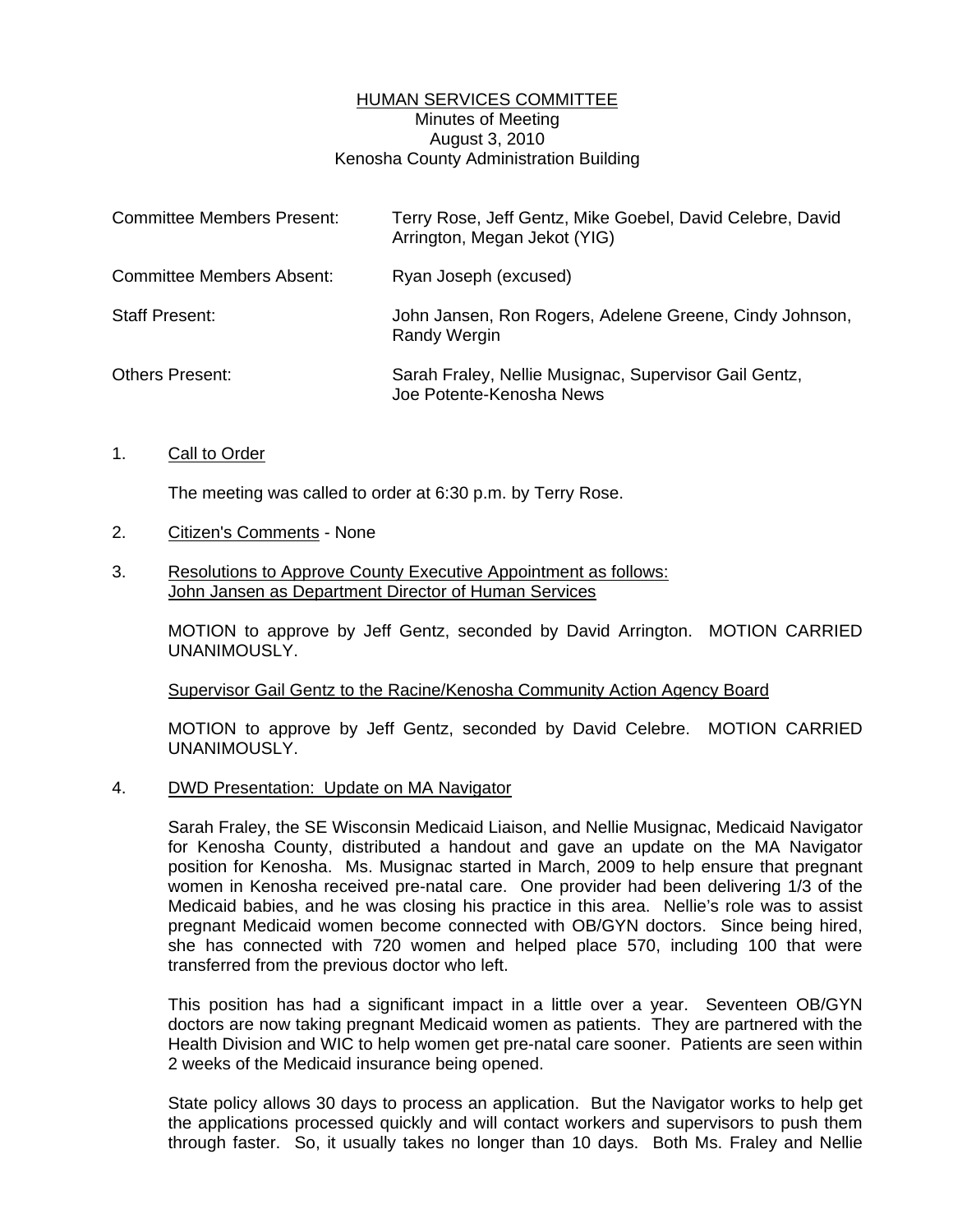praised Lauren Fox, the supervisor that works with Nellie on these applications, saying that she goes above and beyond to help speed the processing of applications.

 Citizen women can apply for "express" Medicaid enrollment, allowing them to get immediate care. Non-citizen women can also enroll in Medicaid because of their unborn child. There are about 62 Medicaid deliveries per month on average.

 To improve on this service, Ms. Fraley and Ms. Musignac would like to get the word out to the community and get better compliance from the participants.

 The Wisconsin 2020 Health Plan gave credit to the Kenosha Navigator position. Copies will be sent to the Human Services Committee members and to Joe Potente.

#### 5. Informational Item: Health Dept. - Restaurant Inspections

 Randy Wergin distributed a packet to the members, stating that in 3 weeks, the Health Division will begin to post restaurant inspection information on the Kenosha County DHS website. There are 54 different violations on the inspection report. The inspection summaries will be backdated to 7/1/10. This report will also list when problems are resolved.

 John Jansen added that this is their first kick at this. They will be making improvements as they go along and will make it simpler to use. They wanted to get this out quickly. They did not want a rating system because it may not be "apples to apples" when comparing to other counties.

 Mr. Wergin continued that they have 5 inspectors for the entire County. Inspections are unannounced and are done at least once per year, but they can do up to 3 inspections per year at each restaurant. Anyone can file a complaint.

#### 6. DCFS Presentation: Juvenile Justice Report Update

 Ron Rogers stated that DCFS has been doing this Juvenile Justice Report for 5 years. They presented it last week to the Judges, DAs, public defenders, school officials, County Board Supervisors, Aldermen, committee members, etc. Kenosha is the only county in Wisconsin that is taking this hard critical look at juvenile statistics. To help prevent juveniles from re-offending, Kenosha County uses substantial resources to hold youth offenders accountable, restore victims of juvenile crime, protect the community, and develop youth competency. A treatment plan will be put together for 64% of the youth supervised by Juvenile Court Intake, who have committed less serious offenses, to divert them from the court system. Of the youth who have entered the court system, and are supervised by DCFS, 74% remained free of new charges during their time of supervision. Nationwide, the average is in the upper 60s, so we are doing good.

 The vast majority of kids found delinquent are males - 70%. They have looked at race and have received a Disproportionate Minority Confinement grant to do training in high schools to de-escalate troublesome situations. Restitution can use some improvement, as recovery rates have decreased over the years. Community Service work hours were at 71% and they are trying to get that up in the 80s.

 61% of habitual truants are no longer truants, and this is really good. They are trying to contact younger kids to improve this number. 66% of kids do not test positive for drugs and alcohol while on supervision. There is a cost for this testing, which is escalating.